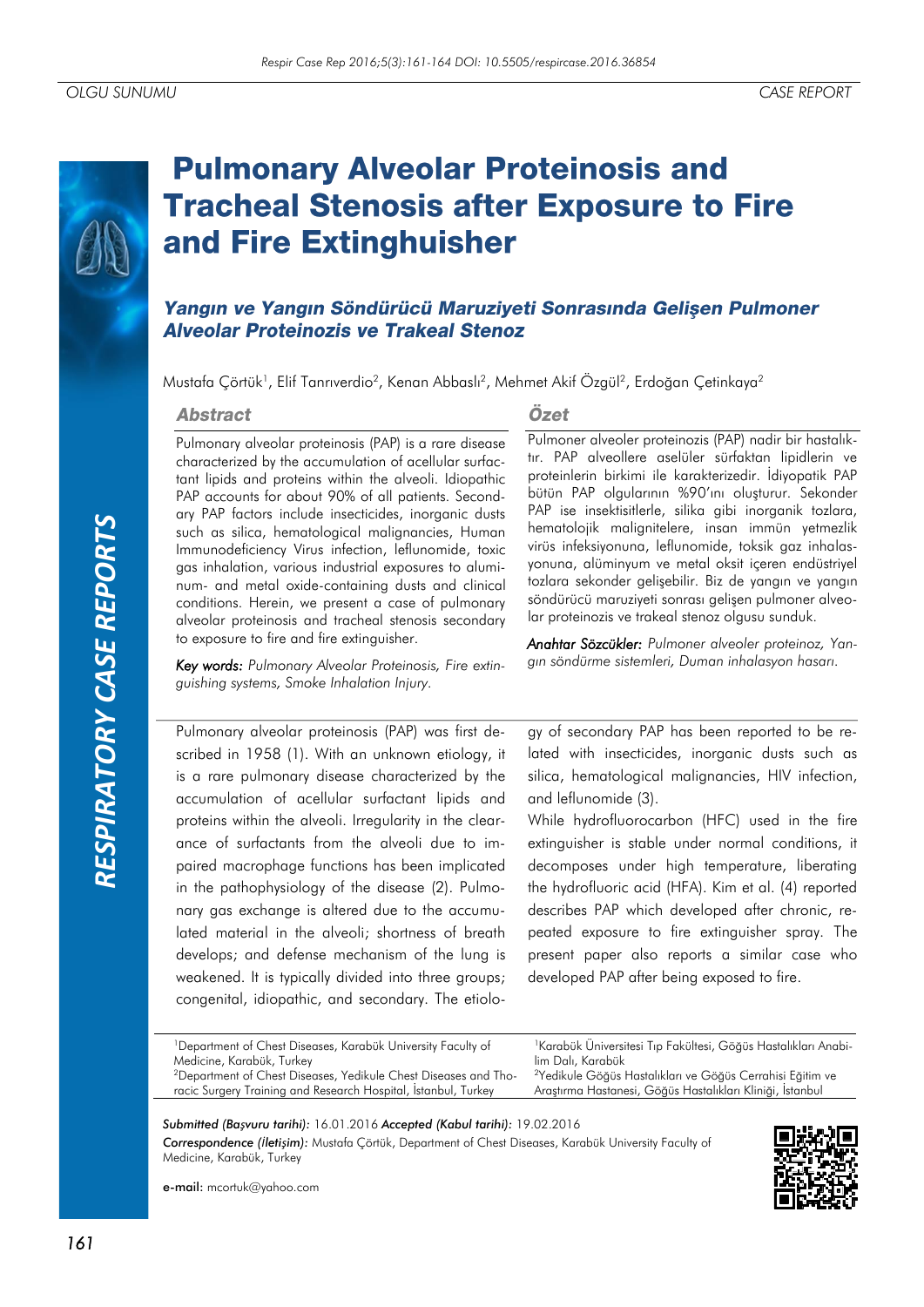### CASE

A 41-year-old female patient was referred to us for the evaluation and treatment of airway obstruction. Her history revealed that she had no complaints until three months ago, when a fire started in the hotel she was working for. She had skin burn during this fire and she was also exposed to the smoke and fire extinguisher powder in the short term. The fire extinguisher system was the fire sprinkler system which contained HFC. She was treated in the intensive care unit for 40 days. Tracheostomy was performed because of shortness of breath and stridor on day 20 of the intensive care unit stay, and, then, she was intubated at a mechanic ventilator for a day. Reproduction did not occur in the bronchial lavage culture. Physical examination showed that she had second and thirddegree burns on the 1/4 of the proximal back, shoulders, and upper extremities in a patchy pattern, and there were keloid tissues in these regions. She was tracheostomized, conscious, oriented, and cooperative with a spontaneous respiration. Auscultation revealed inspiratory rales in bilateral middle and lower zones. Other systems examinations were unremarkable. Her blood pressure: 94/74 mmHg; pulse rate, 75 bmp; and oxygen saturation from the finger tip: 99 % (with 3 L/min oxygen). Arterial blood gas analysis showed pH: 7.421,  $pO_2$ : 58.4 mmHg, and pCO2: 40.6 mmHg (with 2 L/min oxygen). Chest X-ray showed a non-homogeneously increased density, more remarkably in the bilateral lower zones and middle right zone (Figure 1). A complete blood count analysis was normal, except Hb (10.4 g/dL). Biochemistry analysis results were normal, except LDH: 300 IU/L, C reactive protein (CRP) 63 mg/L, total protein: 4.9 g/dL, and albumin 2.8 g/dL. The indicators of hepatitis and collagen tissue were negative. Colistin-only-sensitive Pseudomonas aeruginosa was grown in the urine culture. No respiratory function test was performed, since she was tracheostomized. Thoracic computed tomography (CT) showed narrowing and irregularity of the tracheal lumen, bilateral patchy crazy-paving pattern in both lungs despite largely preserved areas (Figure 1). Rigid bronchoscopic examination showed that the lumen of the trachea was 95% obliterated by complex stenosis from the tracheostomy hole down to the carina, and there was a web-like stenosis in the left main bronchus 2 cm after the carina, narrowing the lumen by 80%. The narrowing in the trachea was dilated using a rigid tube. A fully patent lumen was achieved in the trachea, which was followed by cryotherapy in these areas. Repeated bronchoscopy was performed 14 days after the first one. A milk-like fluid was

aspirated by bronchoalvelolar lavage (BAL) from the right system. The web-like stenosis on the left was dilated by a scissor and a rigid tube (Figure 2a). A full patency was achieved in the lumen in the left main bronchus. The lavage fluid cytology was non-specific. A periodic acid Schiff staining was performed, which resulted in positive staining (Figure 2b). Based on these findings, the patient was diagnosed with multiple airway stenosis and pulmonary alveolar proteinosis due to the exposure to a fire or fire extinguisher powder. A therapeutic BAL was scheduled upon airway recovery. Unfortunately, the patient died from respiratory failure in the city, where the patient lived at six months of follow-up.



*Figure 1: A crazy paving pattern on thoracic CT and chest X-ray*



*Figure 2a and b: Bronchoscopic view of before and after dilatation (a) and diffuse positivity in periodic acid Schiff staining (b)*

### **DISCUSSION**

Pulmonary alveolar proteinosis is a rare pulmonary disease. There is an accumulation of granular, acellular, and periodic acid Schiff-positive material within the alveoli. No interstitial inflammation and fibrosis are expected (5). Three different types of PAP have been described; congenital, primary and secondary. Idiopathic PAP accounts for about 90% of all patients, particularly more common in males and young adults (6).

Although pulmonary alveolar proteinosis is mainly idiopathic, patients with secondary PAP have also been identified. Secondary PAP factors include insecticides, inorganic dusts such as silica, hematological malignancies, HIV infection, leflunomide, toxic gas inhalation, exposure to silica, various industrial exposures to aluminum- and metal oxide-containing dusts and clinical conditions (6, 7). Known as FM 200 or HFC-227 1,1,1,2,3,3,3 hepatofluoropropane is a hydrofluorocarbon used in the automatic fire extinguishing systems, and it is, in general, non-toxic under normal conditions (8). However, under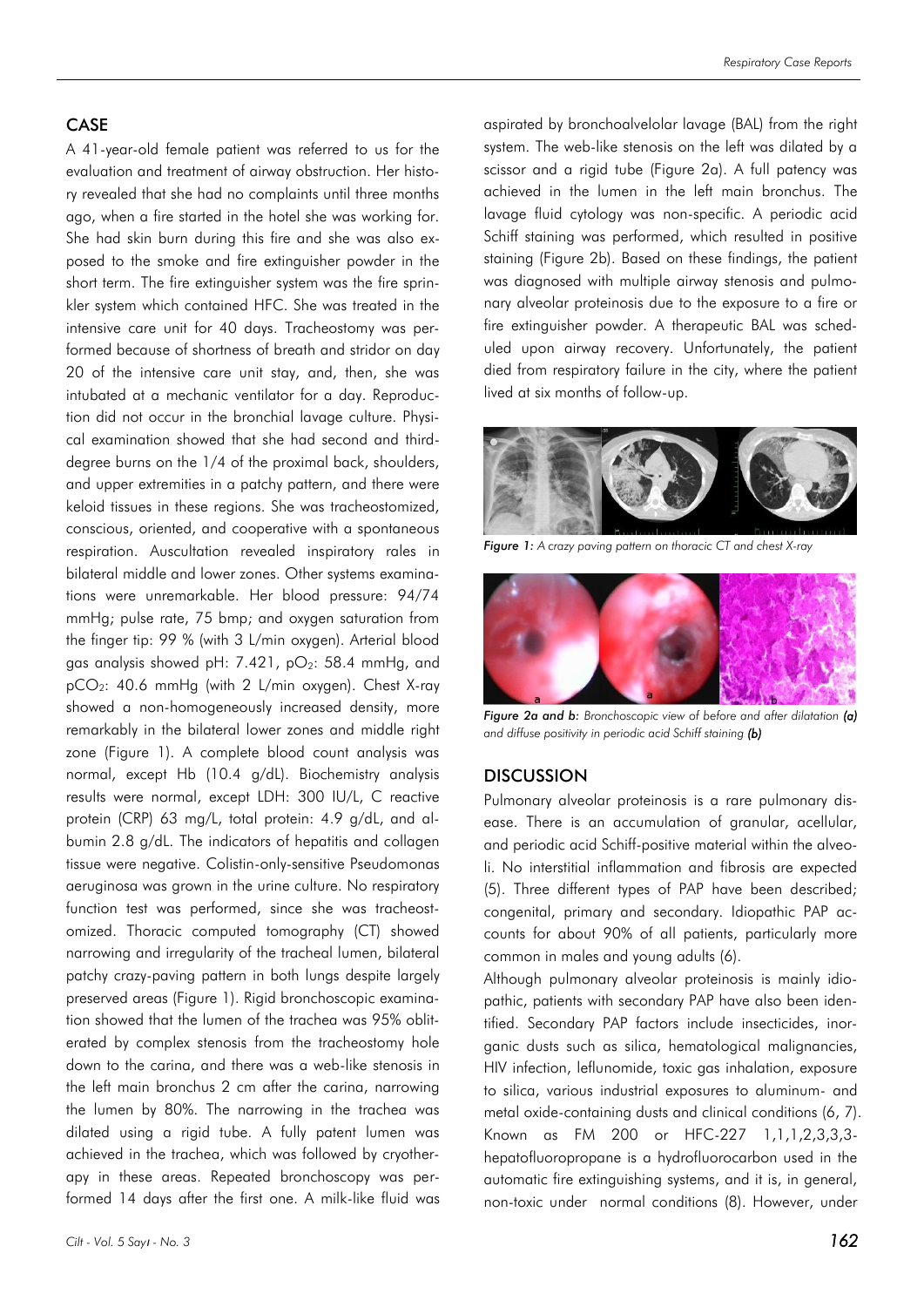high temperatures, it decomposes to release hydrogen fluoride (9). Zierold et al. (8) reported patients who were exposed to hydrogen fluoride and developed acute respiratory failure under high temperatures. Similarly, Dote et al. (10) reported respiratory problems that were associated with exposure to the same agent. Although PAP case associated with fire was not reported, a case which may be associated with fire extinguisher was presented by Kim et al. (4). The authors also reported that the patient with PAP associated with chronic hydrogen fluoride inhalation (4). In the BAL or serum, anti-GM-CSF antibody measurement is useful for secondary PAP diagnosis and levels of anti-GM-CSF antibodies correlated with the severity of PAP (11). In one patient with PAP related to indium-tin oxide exposure, elevated levels of antibodies to GM-CSF were noted (12).

In the present case, secondary PAP was thought for exposure to fire and fire extinguishers. However, anti-GM-CSF antibody was unable to be investigated for BAL or serum. Our case had no previously known or newly identified concomitant disease, pulmonary infection or dust exposure during the diagnosis and treatment period. The only relevant history was her exposure to smoke and fire extinguishers during the fire. No other etiologic factor was found. Thus, we believe that she represents the second such case reported to date. The patient who was reported by Kim et al. (4) had little amount of exposure and chronic hydrogen fluoride inhalation during eight months. She also had a short-term and intensive exposure. It suggests that short-term exposure may be also associated with PAP. In conclusion, PAP should be considered in the differential diagnosis of respiratory complaints in individuals who were rescued from a fire and in case of exposure to various propellant gases containing hydrofluorocarbon accompanied with high temperatures. A milk-like appearance of the lavage fluid during bronchoscopy provides an important clue for PAP. The treatment of choice for stricture in the respiratory tract is mechanical dilation, while whole lung lavage is the main treatment for pulmonary alveolar proteinosis.

### CONFLICTS OF INTEREST

None declared.

# AUTHOR CONTRIBUTIONS

Concept - M.Ç., E.T., K.A., M.A.Ö., E.Ç.; Planning and Design - M.Ç., E.T., K.A., M.A.Ö., E.Ç.; Supervision - M.Ç., E.T., K.A., M.A.Ö., E.Ç.; Funding -; Materials - M.Ç., E.T., M.A.Ö., E.Ç.; Data Collection and/or Processing - M.Ç., E.T., K.A., M.A.Ö., E.Ç.; Analysis and/or Interpretation - M.Ç., E.T., M.A.Ö., E.Ç.; Literature Review - M.Ç., E.T., M.A.Ö., E.Ç.; Writing - M.Ç., E.T., M.A.Ö., E.Ç.; Critical Review - M.Ç., E.T., M.A.Ö., E.Ç.

# YAZAR KATKILARI

Fikir - M.Ç., E.T., K.A., M.A.Ö., E.Ç.; Tasarım ve Dizayn - M.Ç., E.T., K.A., M.A.Ö., E.Ç.; Denetleme - M.Ç., E.T., K.A., M.A.Ö., E.Ç.; Kaynaklar -; Malzemeler - M.Ç., E.T., M.A.Ö., E.Ç.; Veri Toplama ve/veya İşleme - M.Ç., E.T., K.A., M.A.Ö., E.Ç.; Analiz ve/veya Yorum - M.Ç., E.T., M.A.Ö., E.Ç.; Literatür Taraması - M.Ç., E.T., M.A.Ö., E.Ç.; Yazıyı Yazan - M.Ç., E.T., M.A.Ö., E.Ç.; Eleştirel İnceleme - M.Ç., E.T., M.A.Ö., E.Ç.

# **REFERENCES**

- 1. Rosen SH, Castleman B, Liebow AA. Pulmonary alveolar proteinosis. N Engl J Med 1958; 258:1123-42. [\[CrossRef\]](http://dx.doi.org/10.1056/NEJM195806052582301)
- 2. Menard KJ. Whole lung lavage in the treatment of pulmonary alveolar proteinosis. J Perianesth Nurs 2005; 20:114-26. [\[CrossRef\]](http://dx.doi.org/10.1016/j.jopan.2005.01.005)
- 3. Taş D, Kunter E, Küçükodacı Z, Ayten Ö, Kartaloğlu Z. Pulmoner Alveoler Proteinozis: İki olgu sunumu. Solunum 2011; 13:182–6.
- 4. Kim Y, Shin J, Kang S, Kyung S, Park JW, Lee S, et al. Pulmonary alveolar proteinosis induced by hydrofluoric acid exposure during fire extinguisher testing. J Occup Med Toxicol 2015; 10:6. [\[CrossRef\]](http://dx.doi.org/10.1186/s12995-015-0048-7)
- 5. McDonald JW, Alvarez F, Keller CA. Pulmonary alveolar proteinosis in association with household exposure to fibrous insulation material. Chest 2000; 117:1813-7. [\[CrossRef\]](http://dx.doi.org/10.1378/chest.117.6.1813)
- 6. Blanc PD, Golden JA. Unusual occupationally related disorders of the lung: case reports and a literature review. Occup Med 1992; 7:403-22.
- 7. Bonella F, Bauer PC, Griese M, Ohshimo S, Guzman J, Costabel U. Pulmonary alveolar proteinosis: new insights from a single-center cohort of 70 patients. Respir Med 2011; 105:1908-16. [\[CrossRef\]](http://dx.doi.org/10.1016/j.rmed.2011.08.018)
- 8. Zierold D, Chauviere M. Hydrogen Fluoride inhalation injury because of a fire suppression system. Mil Med 2012; 177:108-12. [\[CrossRef\]](http://dx.doi.org/10.7205/MILMED-D-11-00165)
- 9. Copeland G, Lee EP, Dyke JM, Chow WK, Mok DK, Chau FT. Study of 2-H-heptafluoropropane and its thermal decomposition using UV photoelectron spectroscopy and ab initio molecular orbital calculations. J Phys Chem A 2010; 114:3540-50. [\[CrossRef\]](http://dx.doi.org/10.1021/jp1000607)